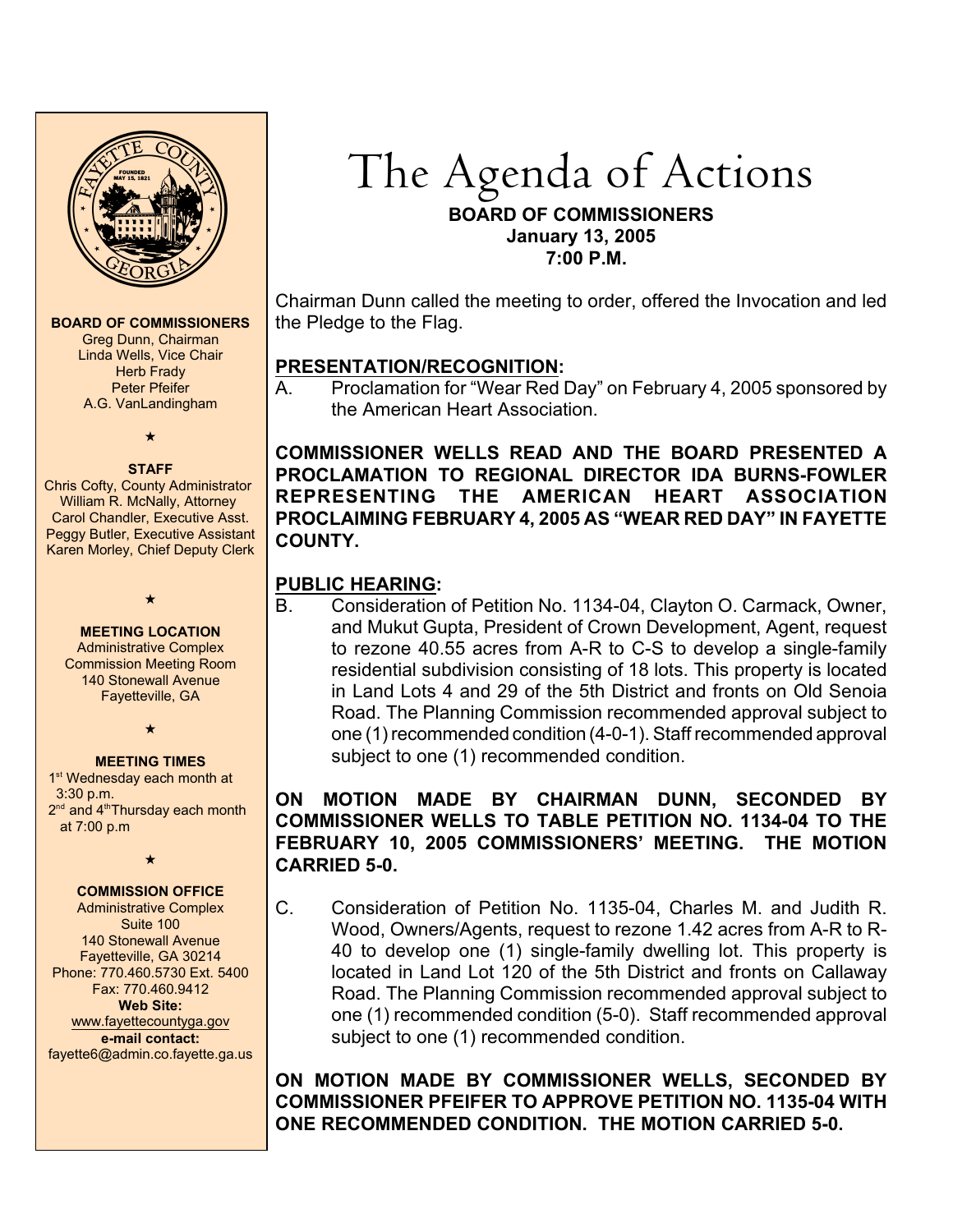## **Agenda of Actions January 13, 2005 Page 2**

D. Consideration of Petition No. RP-028-04, DMD Properties, LLC, Owner, and Mark Darby, Agent, request to subdivide Lot 3 of Bylock Acres into a 1.717 acre tract and a 1.513 acre lot. This property is located in Land Lot 34 of the 5th District, fronts on Redwine Road, and is zoned R-40. The Planning Commission recommended approval subject to two (2) recommended conditions (3-2). Staff recommended approval subject to one (1) recommended condition.

**ON MOTION MADE BY COMMISSIONER VANLANDINGHAM, SECONDED BY COMMISSIONER WELLS TO APPROVE PETITION NO. RP-028-04 WITH ONE RECOMMENDED CONDITION. THE MOTION FAILED 0-5 WITH CHAIRMAN DUNN, COMMISSIONER WELLS, COMMISSIONER FRADY, COMMISSIONER PFEIFER AND COMMISSIONER VANLANDINGHAM VOTING IN OPPOSITION.**

E. Consideration of proposed amendments to the Fayette County Zoning Ordinance, Article VII. Conditional Uses, Exceptions, and Modifications, Section 7-1.B. Conditional Uses Allowed, 34. Self-Storage Facility. The Planning Commission recommended approval (5-0).

**ON MOTION MADE BY COMMISSIONER WELLS, SECONDED BY COMMISSIONER FRADY TO APPROVE AMENDMENTS TO THE FAYETTE COUNTY ZONING ORDINANCE, ARTICLE VII. CONDITIONAL USES, EXCEPTIONS, AND MODIFICATIONS, SECTION 7-1.B. CONDITIONAL USES ALLOWED, 34. SELF-STORAGE FACILITY WITH ADDITIONAL RECOMMENDED CONDITIONS. THE MOTION CARRIED 5-0.** 

F. Consideration of proposed amendments to the Fayette County Zoning Ordinance, Article V. General Provisions regarding Carports, Detached. The Planning Commission recommended approval (4-1).

**ON MOTION MADE BY COMMISSIONER WELLS, SECONDED BY COMMISSIONER VANLANDINGHAM TO TABLE THIS ITEM TO THE FEBRUARY 24, 2005 BOARD OF COMMISSIONERS' MEETING. THE MOTION CARRIED 5-0.**

**CONSENT AGENDA: ON MOTION MADE BY COMMISSIONER VANLANDINGHAM, SECONDED BY COMMISSIONER WELLS TO APPROVE THE CONSENT AGENDA AS PRESENTED. THE MOTION CARRIED 5-0.** 

- 1. Approval of recommendation from Director of Purchasing Tim Jones to award bid to Cummins South in the amount of \$25,656.38 as the lowest bidder that met the specifications for the purchase of a standby emergency generator.
- 2. Approval of recommendation from Director of Purchasing Tim Jones to award bid to Motorola in the amount of \$30,560 for a Channel Bank Upgrade for the 911 center.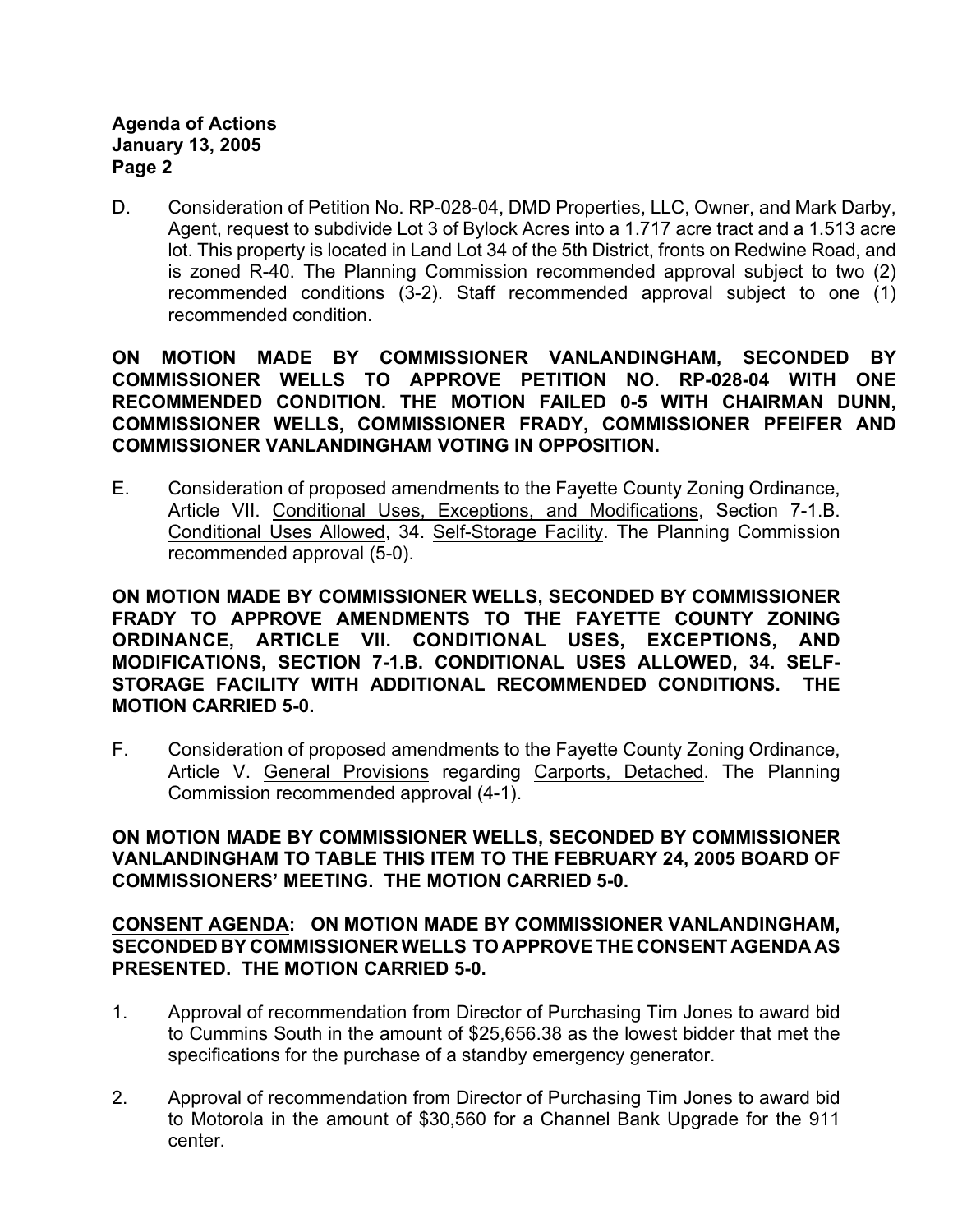## **Agenda of Actions January 13, 2005 Page 3**

- 3. Approval of Water Committee request to adopt an Ordinance to amend the Code of Ordinances for Fayette County as it pertains to cross connection control (Article V of Chapter 19).
- 4. Approval of request from the Marshal's Office to transfer \$953.43 from the general budget fund to Marshal's Account #522233 for Vehicle Repair.
- 5. Approval of request from the Sheriff's Department to transfer \$108.84 from the General Fund to Budget Category 10030330-522233 as a result of insurance compensation for a motor vehicle crash.
- 6. Approval of request from Director of Business Services Mark Pullium to approve a request from McIntosh Trail to use budgetary funds for Day Support instead of Supported Employment during FY 2005.
- 7. Approval of a tax abatement to Barter Enterprises in the amount of \$10,127.89 for the years 2002 and 2003.
- 8. Approval of minutes for Board of Commissioners meeting held on December 9, 2004.

# **PUBLIC COMMENT:**

Members of the public are allowed up to five minutes each to address the Board on issues of concern other than those items which are on this evening's agenda.

# **NONE.**

# **STAFF REPORTS:**

**EXECUTIVE SESSION:** Attorney McNally requested an executive session to discuss three legal items.

Commissioner VanLandingham requested an executive session to discuss one legal item.

## **EXECUTIVE SESSION: ON MOTION MADE BY COMMISSIONER WELLS , SECONDED BY COMMISSIONER FRADY TO ADJOURN TO EXECUTIVE SESSION TO DISCUSS FOUR LEGAL ITEMS. THE MOTION CARRIED 5-0.**

**LEGAL:** Attorney McNally discussed a legal item with the Board.

**ON MOTION MADE BY COMMISSIONER WELLS, SECONDED BY COMMISSIONER VANLANDINGHAM TO AUTHORIZE ATTORNEY MCNALLY TO PROCEED IN THIS MATTER. THE MOTION CARRIED 5-0.**